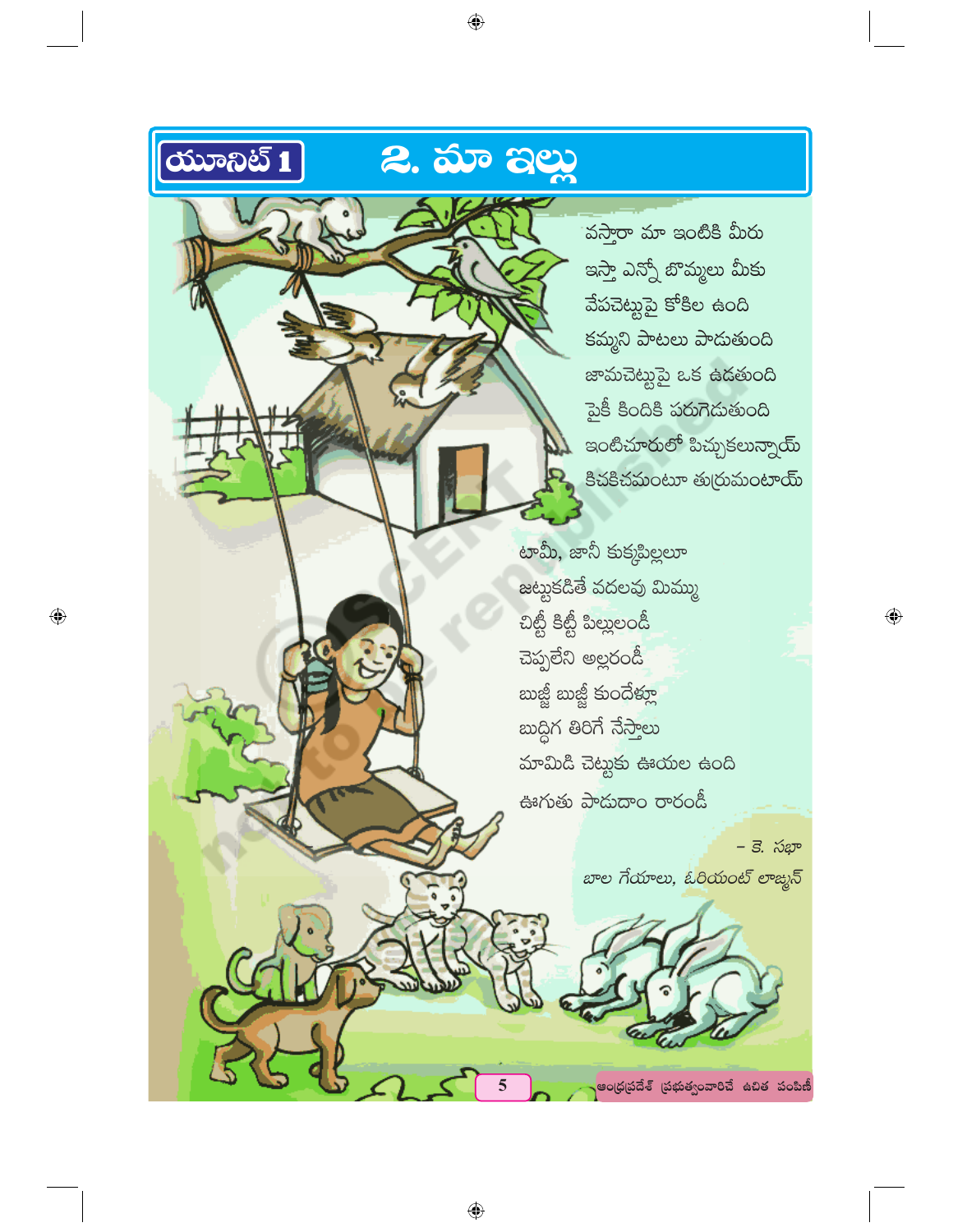

 $\bigoplus$ 

 $\bigoplus$ 

 $\bigoplus$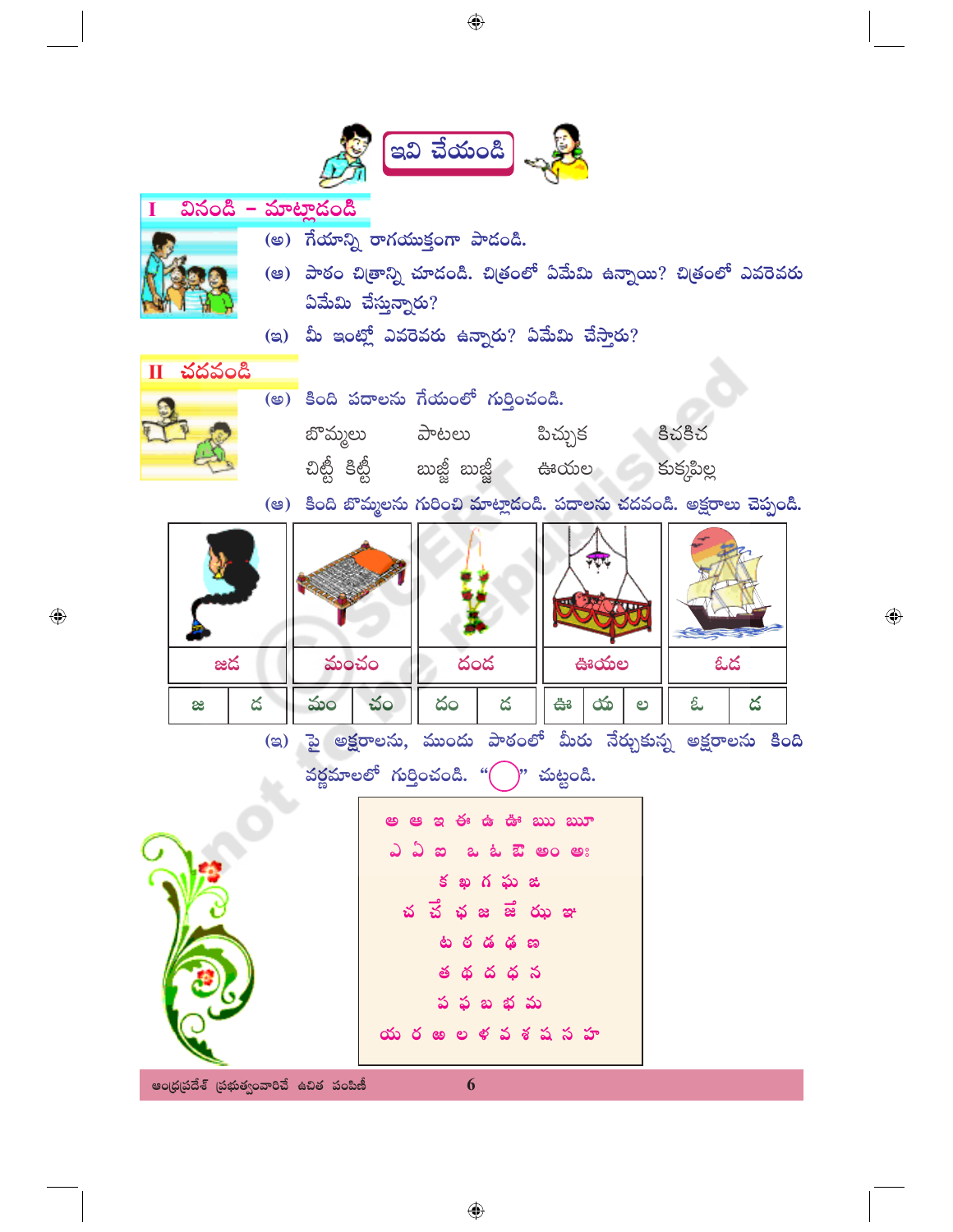|    |                           | (ఈ) కింది పదాలను ధారాకంగా చదవండి. వాటితో ఏర్పడే వాక్యాలు చెప్పండి. |  |     |  |
|----|---------------------------|--------------------------------------------------------------------|--|-----|--|
| జద |                           | జయం ఊయల గడగడ దండ యమ లంక                                            |  |     |  |
| గడ |                           | జపం గడప పటపట కండ దయ                                                |  | బంద |  |
|    |                           | ఊడ గజం జలగ ఊరవతల-పంట గంప మంట                                       |  |     |  |
| ఓద |                           | మంచం పగడం ఊగడం ఊక జలజ                                              |  | గంట |  |
| గద |                           | కంచం వలయం ఊపడం ఊచ దడ కంటకం                                         |  |     |  |
|    | ఉదా: సీత పూలజడ వేసుకొంది. |                                                                    |  |     |  |

## $III$  రాయండి



 $\bigoplus$ 

(అ) కింది అక్షరాలను చదవండి. వాటితో ఏర్పడే పదాలను చెప్పండి. గీతల్లో అందంగా రాయండి.

| മ്യ |  |  |  |  |  |  |  |  | $\sim$ |  | $\frac{1}{100}$ |  |  |  |  |
|-----|--|--|--|--|--|--|--|--|--------|--|-----------------|--|--|--|--|
|-----|--|--|--|--|--|--|--|--|--------|--|-----------------|--|--|--|--|

 $\overline{7}$ 

 $\bigoplus$ 

<u>ారమ</u>

<u>ఉందుల</u>

ఆంధ్రప్రదేశ్ (పభుత్వంవారిచే ఉచిత పంపిణీ

 $\bigoplus$